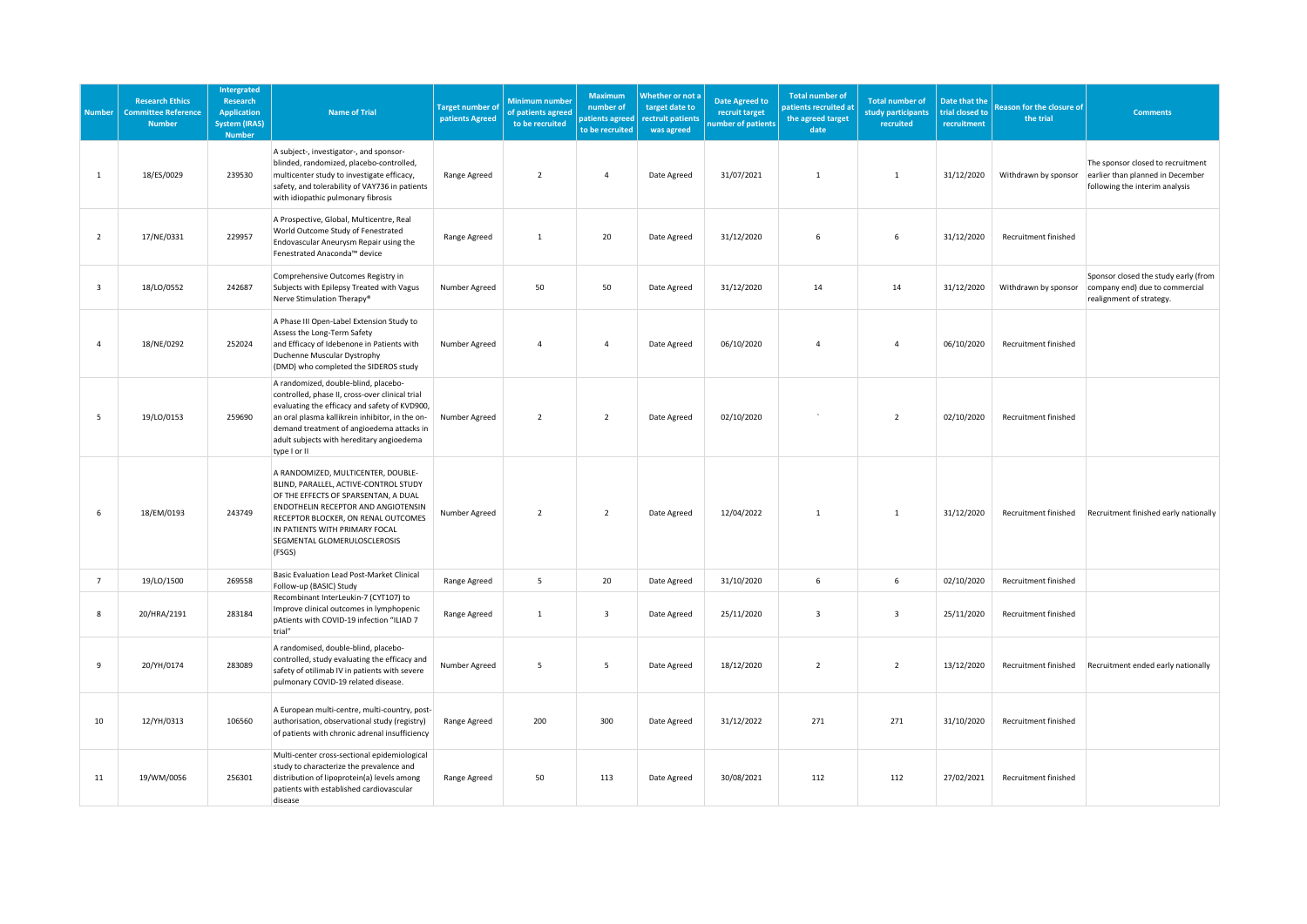| <b>Number</b> | <b>Research Ethics</b><br><b>Committee Reference</b><br><b>Number</b> | <b>Intergrated</b><br>Research<br><b>Application</b><br><b>System (IRAS)</b><br><b>Number</b> | <b>Name of Trial</b>                                                                                                                                                                                                                                                                                | Target number o<br>patients Agreed | Minimum number<br>of patients agreed<br>to be recruited | <b>Maximum</b><br>number of<br>patients agreed<br>to be recruited | Whether or not a<br>target date to<br>rectruit patients<br>was agreed | <b>Date Agreed to</b><br>recruit target<br>umber of patients | <b>Total number of</b><br>patients recruited at<br>the agreed target<br>date | <b>Total number of</b><br>study participants<br>recruited | Date that the<br>trial closed to<br>recruitment | <b>Reason for the closure of</b><br>the trial | <b>Comments</b>                                                                                                                                                                             |
|---------------|-----------------------------------------------------------------------|-----------------------------------------------------------------------------------------------|-----------------------------------------------------------------------------------------------------------------------------------------------------------------------------------------------------------------------------------------------------------------------------------------------------|------------------------------------|---------------------------------------------------------|-------------------------------------------------------------------|-----------------------------------------------------------------------|--------------------------------------------------------------|------------------------------------------------------------------------------|-----------------------------------------------------------|-------------------------------------------------|-----------------------------------------------|---------------------------------------------------------------------------------------------------------------------------------------------------------------------------------------------|
| 12            | 19/SC/0034                                                            | 254823                                                                                        | A Phase 3, randomized, double-blind, parallel-<br>group, placebo controlled multicenter study<br>to evaluate the efficacy and safety of two<br>doses of GLPG1690 in addition to local<br>standard of care for minimum 52 weeks in<br>subjects with idiopathic pulmonary fibrosis.                   | Range Agreed                       | $\overline{\mathbf{3}}$                                 | 6                                                                 | Date Agreed                                                           | 10/02/2021                                                   | $\overline{2}$                                                               | $\overline{2}$                                            | 10/02/2021                                      |                                               | Withdrawn by sponsor Recruitment ended early nationally                                                                                                                                     |
| 13            | 18/SW/0199                                                            | 249896                                                                                        | Screening Protocol to Determine Patient<br>Eligibility for Inclusion in AAV Gene Therapy<br>Clinical Trials (ECLIPSE)                                                                                                                                                                               | Number Agreed                      | $\overline{1}$                                          | $\mathbf{1}$                                                      | Date Agreed                                                           | 30/06/2025                                                   | $\mathbf{1}$                                                                 | $\,$ 1 $\,$                                               | 26/02/2021                                      | Recruitment finished                          |                                                                                                                                                                                             |
| 14            | 19/EM/0072                                                            | 256161                                                                                        | A Long-Term, Randomized, Double-Blind,<br>Multicenter, Parallel-group, Phase III Study<br>Evaluating the Efficacy and Safety of PT027<br>Compared to PT007 Administered as needed<br>in Response to Symptoms in Symptomatic<br>Adults and Children 4 years of Age or Older<br>with Asthma (MANDALA) | Range Agreed                       | $\overline{z}$                                          | $\overline{4}$                                                    | Date Agreed                                                           | 30/01/2021                                                   | $\overline{\mathbf{3}}$                                                      | $\overline{\mathbf{3}}$                                   | 30/01/2021                                      | Recruitment finished                          |                                                                                                                                                                                             |
| 15            | 19/LO/0357                                                            | 258769                                                                                        | A Randomized, Double-blind, Placebo-<br>controlled, Multicenter Study to Evaluate the<br>Safety, Tolerability and Efficacy of XEN1101<br>as Adjunctive Therapy in Focal-onset<br>Epilepsy.                                                                                                          | Number Agreed                      | $\overline{4}$                                          | $\overline{4}$                                                    | Date Agreed                                                           | 31/03/2021                                                   | $\mathbf 0$                                                                  | $\mathsf 0$                                               | 26/03/2021                                      | Withdrawn by PI                               | Chronic understaffing due to COVID<br>meant the team were unable to find<br>recruits for the study. The PI took the<br>decision that it wasn't currently safe<br>to continue with the study |
| 16            | 19/NW/0716                                                            | 273613                                                                                        | A Phase 3b Open-label Study Evaluating the<br>Safety of Elexacaftor/Tezacaftor/Ivacaftor<br>Combination Therapy in Cystic<br><b>Fibrosis Subjects</b>                                                                                                                                               | Range Agreed                       | $\mathbf{1}$                                            | 5                                                                 | Date Agreed                                                           | 10/08/2021                                                   | 5                                                                            | 5                                                         | 08/02/2021                                      | Recruitment finished                          |                                                                                                                                                                                             |
| 17            | 20/YH/0090                                                            | 278137                                                                                        | AN OPEN-LABEL, MULTICENTER, ROLLOVER<br>STUDYTO EVALUATE THE SAFETY AND<br>TOLERABILITY OF LONG-TERM<br>ADMINISTRATION OFGANTENERUMABIN<br>PARTICIPANTSWITHALZHEIMER'S DISEASE                                                                                                                      | Number Agreed                      | 1                                                       | 1                                                                 | Date Agreed                                                           | 31/10/2022                                                   | 1                                                                            | $\mathbf{1}$                                              | 31/03/2021                                      | Recruitment finished                          |                                                                                                                                                                                             |
| 18            | 20/YH/0231                                                            | 284781                                                                                        | A MULTICENTER, OPEN-LABEL EXTENSION<br>STUDY TO EVALUATE THE LONG-TERM<br>SAFETY AND TOLERABILITY OF FARICIMAB IN<br>PATIENTS WITH DIABETIC MACULAR EDEMA                                                                                                                                           | Number Agreed                      | $\overline{2}$                                          | $\overline{2}$                                                    | Date Agreed                                                           | 15/06/2021                                                   | $\overline{2}$                                                               | $\overline{2}$                                            | 28/02/2021                                      | Recruitment finished                          |                                                                                                                                                                                             |
| 19            | 20/HRA/4325                                                           | 288451                                                                                        | A retrospective study of the characteristics<br>and outcomes of patients with familial<br>chylomicronaemia syndrome treated with<br>volanesorsen in the United Kingdom early<br>access to medicines scheme                                                                                          | Range Agreed                       | $\mathbf{1}$                                            | $\overline{2}$                                                    | Date Agreed                                                           | 11/01/2021                                                   | 1                                                                            | $1\,$                                                     | 11/01/2021                                      | Recruitment finished                          |                                                                                                                                                                                             |
| 20            | 20/EM/0142                                                            | 282923                                                                                        | Phase IIb Multi-Center, Randomised, Partial-<br>Blind Parallel Cohort Study to Assess the<br>Efficacy and Safety of Treatment with<br>GSK3228836 in Participants with Chronic<br>Hepatitis B Virus (B-Clear)                                                                                        | Number Agreed                      | 1                                                       | 1                                                                 | Date Agreed                                                           | 27/08/2021                                                   | 1                                                                            | $\mathbf{1}$                                              | 31/03/2021                                      | Recruitment finished                          |                                                                                                                                                                                             |
| 21            | 20/LO/0461                                                            | 279984                                                                                        | Real-World Anti-VEGF Treatment Experience<br>Study of the Management of Neovascular<br>Age-Related Macular Degeneration in the UK<br>(RATE Study in nAMD)                                                                                                                                           | Range Agreed                       | 15                                                      | 20                                                                | Date Agreed                                                           | 31/01/2021                                                   | 17                                                                           | 17                                                        | 31/01/2021                                      | Recruitment finished                          |                                                                                                                                                                                             |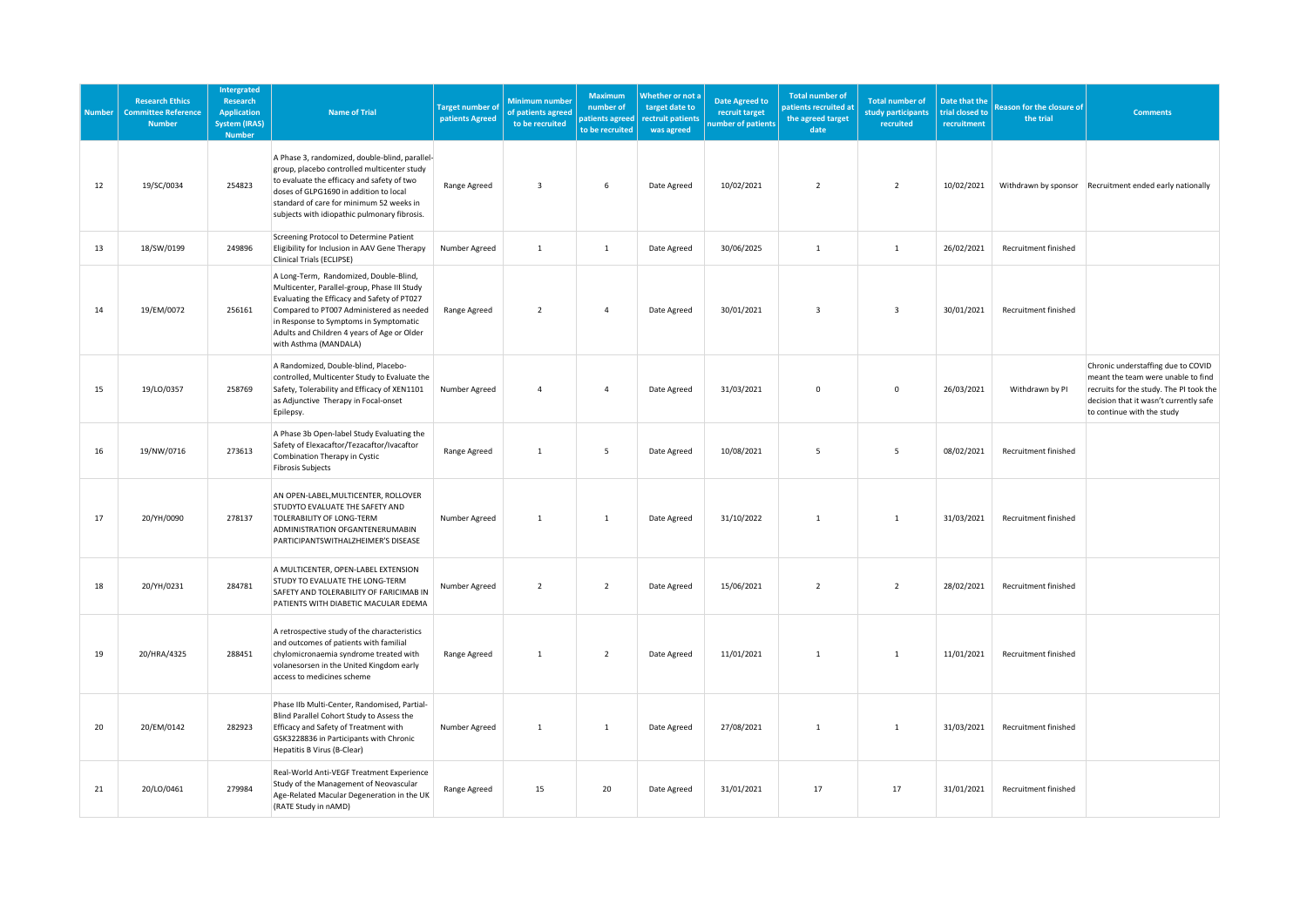| <b>Number</b> | <b>Research Ethics</b><br><b>Committee Reference</b><br><b>Number</b> | <b>Intergrated</b><br>Research<br><b>Application</b><br><b>System (IRAS)</b><br><b>Number</b> | <b>Name of Trial</b>                                                                                                                                                                                                                                                                                                                   | <b>Target number of</b><br>patients Agreed | <b>Minimum number</b><br>of patients agreed<br>to be recruited | <b>Maximum</b><br>number of<br>patients agreed<br>to be recruited | Whether or not a<br>target date to<br>rectruit patients<br>was agreed | <b>Date Agreed to</b><br>recruit target<br>umber of patients | <b>Total number of</b><br>patients recruited at<br>the agreed target<br>date | <b>Total number of</b><br>study participants<br>recruited | Date that the<br>trial closed to<br>recruitment | Reason for the closure of<br>the trial | <b>Comments</b>                                                                                                                                                                                       |
|---------------|-----------------------------------------------------------------------|-----------------------------------------------------------------------------------------------|----------------------------------------------------------------------------------------------------------------------------------------------------------------------------------------------------------------------------------------------------------------------------------------------------------------------------------------|--------------------------------------------|----------------------------------------------------------------|-------------------------------------------------------------------|-----------------------------------------------------------------------|--------------------------------------------------------------|------------------------------------------------------------------------------|-----------------------------------------------------------|-------------------------------------------------|----------------------------------------|-------------------------------------------------------------------------------------------------------------------------------------------------------------------------------------------------------|
| 22            | 16/LO/1637                                                            | 211258                                                                                        | First-in-human, open-label, dose-escalation<br>trial with expansion cohorts to evaluate<br>safety of Axl-specific antibody-drug<br>conjugate (HuMax®-AXL-ADC) in patients<br>with solid tumors                                                                                                                                         | Range Agreed                               | $\overline{2}$                                                 | $\overline{7}$                                                    | Date Agreed                                                           | 31/10/2020                                                   | 12                                                                           | 12                                                        | 31/10/2020                                      | Recruitment finished                   |                                                                                                                                                                                                       |
| 23            | 19/YH/0301                                                            | 268446                                                                                        | A Phase 2 Study of ABBV-3067 Alone and in<br>Combination with ABBV-2222 in Cystic<br>Fibrosis Subjects Who Are Homozygous for<br>the F508del Mutation                                                                                                                                                                                  | Range Agreed                               | $\overline{2}$                                                 | $\overline{4}$                                                    | Date Agreed                                                           | 31/03/2021                                                   | 0                                                                            | $\mathbf{0}$                                              | 22/03/2021                                      | Withdrawn by sponsor                   | M19-530 study is now closed in the<br>UK and Ethics has been notified of<br>Permanent closure. Abbvie will now<br>begin close out activities for all sites<br>that had a finalised contract in place. |
| 24            | 20/HRA/5205                                                           | 289098                                                                                        | A PHASE I/II RANDOMIZED, TWO PARTS,<br>DOSE-FINDING STUDY TO EVALUATE THE<br>SAFETY, TOLERABILITY AND<br>IMMUNOGENICITY OF AN INACTIVATED,<br>ADJUVANTED SARS-COV-2 VIRUS VACCINE<br>CANDIDATE (VLA2001), AGAINST COVID-19<br>IN HEALTHY INDIVIDUALS                                                                                   | Number Agreed                              | 35                                                             | 35                                                                | Date Agreed                                                           | 15/01/2021                                                   | 37                                                                           | 37                                                        | 15/01/2021                                      | Recruitment finished                   |                                                                                                                                                                                                       |
| 25            | 19/LO/1986                                                            | 273932                                                                                        | AMD Barometer - Investigating patient-<br>driven barriers to long-term anti-VEGF<br>treatment adherence in wet AMD.                                                                                                                                                                                                                    | Number Agreed                              | $\mathbf{q}$                                                   | $\overline{9}$                                                    | Date Agreed                                                           | 28/02/2021                                                   | 9                                                                            | $\mathbf{q}$                                              | 28/02/2021                                      | Recruitment finished                   |                                                                                                                                                                                                       |
| 26            | 18/SC/0286                                                            | 246516                                                                                        | A Randomised, Double-blind, Parallel-group,<br>Placebo-controlled, Phase Ia/Ib, Multiple-site<br>Study to Assess the Safety, Tolerability,<br>Pharmacokinetics, and Pharmacodynamics of<br>KL1333 after a Single Oral Dose and Multiple<br>Ascending Oral Doses in Healthy Subjects and<br>Patients with Primary Mitochondrial Disease | Number Agreed                              | $\overline{4}$                                                 | $\overline{4}$                                                    | Date Agreed                                                           | 30/11/2020                                                   | 4                                                                            | $\overline{4}$                                            | 30/11/2020                                      | Recruitment finished                   |                                                                                                                                                                                                       |
| 27            | 18/LO/1923                                                            | 253458                                                                                        | A descriptive non-interventional study to<br>evaluate the use of direct oral anticoagulants<br>in UK clinical practice for patients with a first<br>stroke attributable to nonvalvular atrial<br>fibrillation                                                                                                                          | Range Agreed                               | 40                                                             | 50                                                                | Date Agreed                                                           | 30/06/2021                                                   | 43                                                                           | 43                                                        | 30/06/2021                                      | Recruitment finished                   |                                                                                                                                                                                                       |
| 28            | 19/NE/0260                                                            | 265062                                                                                        | An open-label, non-randomized extension<br>study to evaluate the long-term efficacy,<br>safety and tolerability of LNP023 in subjects<br>with C3 glomerulopathy                                                                                                                                                                        | Number Agreed                              | 5                                                              | 5                                                                 | Date Agreed                                                           | 07/06/2021                                                   | 5                                                                            | 5                                                         | 30/04/2021                                      | Recruitment finished                   |                                                                                                                                                                                                       |
| 29            | 19/EM/0111                                                            | 262811                                                                                        | CRTH258C2302: An Eighteen-Month, Two-<br>Arm, Randomized, Double Masked,<br>Multicenter, Phase III Study Assessing the<br>Efficacy and Safety of Brolucizumab versus<br>Aflibercept in Adult Patients with Visual<br>Impairment due to Macular Edema<br>secondary to Central Retinal Vein Occlusion<br>(RAVEN)                         | Number Agreed                              | $\overline{4}$                                                 | $\overline{4}$                                                    | Date Agreed                                                           | 16/07/2021                                                   | $\overline{4}$                                                               | $\overline{4}$                                            | 27/05/2021                                      | Recruitment finished                   |                                                                                                                                                                                                       |
| 30            | 19/NE/0247                                                            | 259906                                                                                        | A Phase 2, Double-blind, Active-controlled,<br>Dose-titrating Efficacy and Safety Study of<br>Firibastat (QGC001) Compared to Ramipril<br>Administered Orally, Twice Daily, Over 12<br>Weeks to Prevent Left Ventricular<br>Dysfunction after Acute Myocardial<br>Infarction                                                           | Range Agreed                               | 5                                                              | 10                                                                | Date Agreed                                                           | 30/06/2021                                                   | 4                                                                            | $\overline{4}$                                            | 30/06/2021                                      | Recruitment finished                   | Study recruitment was impacted by<br>COVID-19 and the study team was<br>unable to meet the target of 5                                                                                                |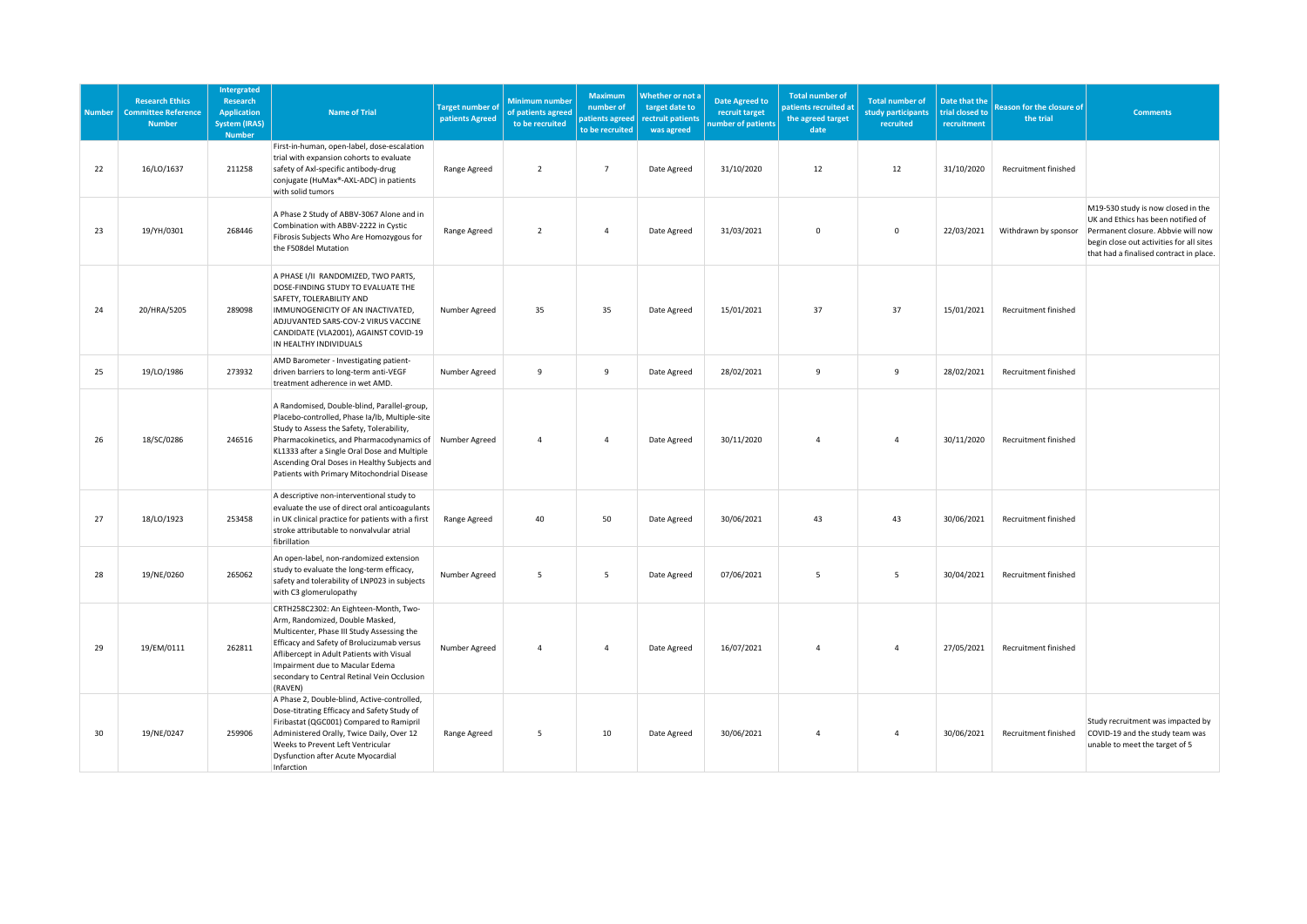| <b>Number</b> | <b>Research Ethics</b><br><b>Committee Reference</b><br><b>Number</b> | <b>Intergrated</b><br>Research<br><b>Application</b><br>System (IRAS)<br><b>Number</b> | <b>Name of Trial</b>                                                                                                                                                                                                                                         | <b>Target number of</b><br>patients Agreed | Minimum number<br>of patients agreed<br>to be recruited | Maximum<br>number of<br>patients agreed<br>to be recruited | Whether or not a<br>target date to<br>rectruit patients<br>was agreed | <b>Date Agreed to</b><br>recruit target<br>umber of patients | <b>Total number of</b><br>patients recruited at<br>the agreed target<br>date | <b>Total number of</b><br>study participants<br>recruited | Date that the<br>trial closed to<br>recruitment | leason for the closure of<br>the trial | <b>Comments</b>                                                                                                                                                                                                                                                                                                   |
|---------------|-----------------------------------------------------------------------|----------------------------------------------------------------------------------------|--------------------------------------------------------------------------------------------------------------------------------------------------------------------------------------------------------------------------------------------------------------|--------------------------------------------|---------------------------------------------------------|------------------------------------------------------------|-----------------------------------------------------------------------|--------------------------------------------------------------|------------------------------------------------------------------------------|-----------------------------------------------------------|-------------------------------------------------|----------------------------------------|-------------------------------------------------------------------------------------------------------------------------------------------------------------------------------------------------------------------------------------------------------------------------------------------------------------------|
| 31            | 19/NE/0269                                                            | 268944                                                                                 | A Phase 3 Randomized, Open-Label, Study of<br>Pembrolizumab (MK-3475) Plus Lenvatinib<br>(E7080/MK-7902) Versus Chemotherapy for<br>First-line Treatment of Advanced or<br>Recurrent Endometrial Carcinoma (LEAP-001)                                        | Number Agreed                              | $\overline{\mathbf{3}}$                                 | $\overline{\mathbf{3}}$                                    | Date Agreed                                                           | 05/03/2021                                                   | $\overline{3}$                                                               | $\overline{\mathbf{3}}$                                   | 19/02/2021                                      | Recruitment finished                   |                                                                                                                                                                                                                                                                                                                   |
| 32            | 19/SC/0209                                                            | 263492                                                                                 | A multinational, multicentre, prospective non-<br>interventional study to assess safety and<br>effectiveness of opicapone plus standard of<br>care in elderly patients with Parkinson's<br>Disease                                                           | Range Agreed                               | $\overline{2}$                                          | 6                                                          | Date Agreed                                                           | 28/04/2021                                                   | $\overline{2}$                                                               | $\overline{2}$                                            | 22/04/2021                                      | Recruitment finished                   |                                                                                                                                                                                                                                                                                                                   |
| 33            | 20/NE/0032                                                            | 273692                                                                                 | A PHASE III, RANDOMIZED, DOUBLE-BLIND,<br>PLACEBO-CONTROLLED STUDY OF<br>ATEZOLIZUMAB PLUS CARBOPLATIN AND<br><b>ETOPOSIDE WITH OR WITHOUT</b><br>TIRAGOLUMAB (ANTI-TIGIT ANTIBODY) IN<br>PATIENTS WITH UNTREATED EXTENSIVE-<br>STAGE SMALL CELL LUNG CANCER | Range Agreed                               | $\overline{2}$                                          | 5                                                          | Date Agreed                                                           | 31/03/2021                                                   | $\mathbf 0$                                                                  | $\mathsf 0$                                               | 11/03/2021                                      | Recruitment finished                   | The team failed to recruit any<br>patients. Due to coronavirus the<br>patients were presenting with more<br>advanced disease and poorer<br>performance status than would be<br>eligible for the study                                                                                                             |
| 34            | 20/SC/0031                                                            | 275229                                                                                 | A Randomized, Double-Blind, Placebo-<br>Controlled Study to Assess the Efficacy and<br>Safety of Nemolizumab (CD14152) in<br>Subjects with Moderate-to-Severe Atopic<br>Dermatitis                                                                           | Range Agreed                               | $\mathbf{1}$                                            | $\overline{\mathbf{3}}$                                    | Date Agreed                                                           | 30/06/2021                                                   | $\mathbf 0$                                                                  | $\mathbf{0}$                                              | 22/04/2021                                      | Withdrawn by sponsor                   | Global recruitment ended prior to<br>staff capacity issues being resolved<br>at local site                                                                                                                                                                                                                        |
| 35            | 20/NW/0383                                                            | 287807                                                                                 | A Phase 3 Randomized, Double-Blind Placebo-<br>Controlled Trial to Evaluate the Efficacy and<br>Safety of Remdesivir (GS-5734™) Treatment<br>of COVID-19 in an Outpatient Setting                                                                            | Range Agreed                               | $\overline{1}$                                          | 10                                                         | Date Agreed                                                           | 07/04/2021                                                   | $\mathbf 0$                                                                  | $\mathbf 0$                                               | 07/04/2021                                      | Withdrawn by sponsor                   | After careful consideration, Gilead<br>(Sponsor) made the decision to stop<br>enrollment in study GS-US-540-9012.<br>In light of recent advances, the<br>primary unmet need for patients<br>outside of the hospital setting is for<br>convenient, effective therapies that<br>can be easily administered at home. |
| 36            | 20/NW/0177                                                            | 1003027                                                                                | Phase 3b Open-Label, Multicenter, Safety<br>Study of BIIB037 (aducanumab) in Subjects<br>with Alzheimer's disease Who Had Previously<br>Participated in the Aducanumab Studies<br>221AD103, 221AD301, 221AD302 and<br>221AD205.                              | Range Agreed                               | $\overline{1}$                                          | $\overline{2}$                                             | Date Agreed                                                           | 30/04/2021                                                   | $\mathbf{1}$                                                                 | $\mathbf{1}$                                              | 30/04/2021                                      | Recruitment finished                   |                                                                                                                                                                                                                                                                                                                   |
| 37            | 20/WA/0203                                                            | 281292                                                                                 | POLARx Cardiac Cryoablation system Post<br>Market Clinical Follow-up study                                                                                                                                                                                   | Range Agreed                               | $\mathbf{1}$                                            | 10                                                         | Date Agreed                                                           | 30/06/2021                                                   | 10                                                                           | 10                                                        | 26/05/2021                                      | Recruitment finished                   |                                                                                                                                                                                                                                                                                                                   |
| 38            | 20/YH/0317                                                            | 288552                                                                                 | A Randomized, Double-blind, Placebo-<br>controlled Phase 3 Study to Assess the<br>Efficacy and Safety of Ad26.COV2.S for the<br>Prevention of SARS-CoV-2-mediated COVID-<br>19 in Adults Aged 18 Years and Older                                             | Number Agreed                              | 200                                                     | 200                                                        | Date Agreed                                                           | 09/04/2021                                                   | 207                                                                          | 207                                                       | 09/04/2021                                      | Recruitment finished                   |                                                                                                                                                                                                                                                                                                                   |
| 39            | 21/NW/0125                                                            | 294164                                                                                 | A RANDOMIZED, OBSERVER-BLIND,<br>CONTROLLED, SUPERIORITY STUDY TO<br>COMPARE THE IMMUNOGENICITY AGAINST<br>COVID-19, OF VLA2001 VACCINE TO AZD1222<br>VACCINE, IN ADULTS                                                                                     | Range Agreed                               | 120                                                     | 200                                                        | Date Agreed                                                           | 03/06/2021                                                   | 134                                                                          | 134                                                       | 03/06/2021                                      | Recruitment finished                   |                                                                                                                                                                                                                                                                                                                   |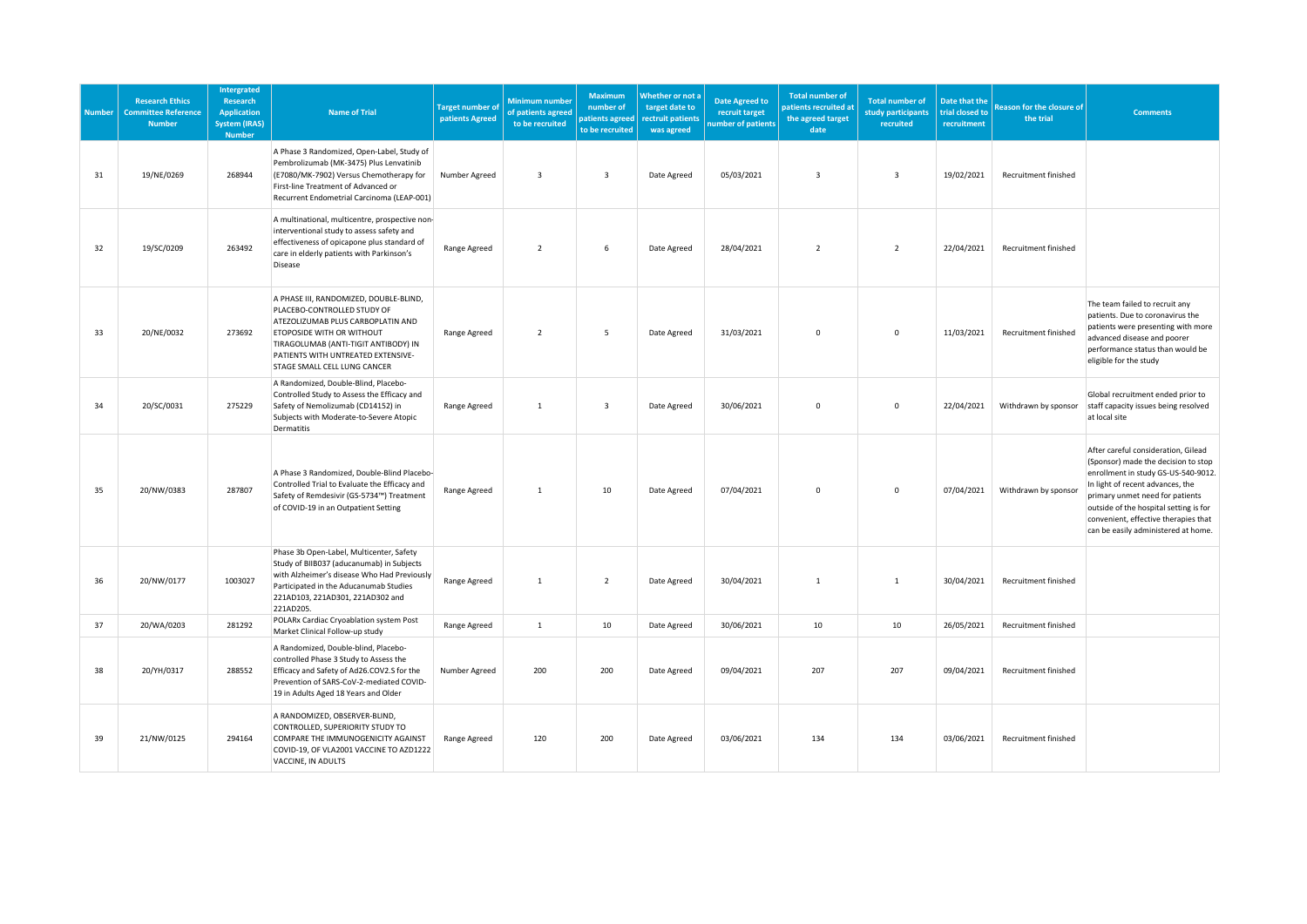| <b>Number</b> | <b>Research Ethics</b><br><b>Committee Reference</b><br><b>Number</b> | <b>Intergrated</b><br>Research<br><b>Application</b><br>System (IRAS)<br><b>Number</b> | <b>Name of Trial</b>                                                                                                                                                                                                                                                                                                                      | Target number of<br>patients Agreed | Minimum number<br>of patients agreed<br>to be recruited | Maximum<br>number of<br>patients agreed<br>to be recruited | Whether or not a<br>target date to<br>rectruit patients<br>was agreed | <b>Date Agreed to</b><br>recruit target<br>umber of patients | <b>Total number of</b><br>atients recruited at<br>the agreed target<br>date | <b>Total number of</b><br>study participants<br>recruited | Date that the<br>trial closed to<br>recruitment | <b>Reason for the closure of</b><br>the trial | <b>Comments</b>                                                                                                                          |
|---------------|-----------------------------------------------------------------------|----------------------------------------------------------------------------------------|-------------------------------------------------------------------------------------------------------------------------------------------------------------------------------------------------------------------------------------------------------------------------------------------------------------------------------------------|-------------------------------------|---------------------------------------------------------|------------------------------------------------------------|-----------------------------------------------------------------------|--------------------------------------------------------------|-----------------------------------------------------------------------------|-----------------------------------------------------------|-------------------------------------------------|-----------------------------------------------|------------------------------------------------------------------------------------------------------------------------------------------|
| 40            | 19/LO/1753                                                            | 269460                                                                                 | A phase 2, randomised, double-blind,<br>placebo controlled study to evaluate the<br>safety, efficacy, pharmacodynamics, and<br>pharmacokinetics of SAR339375 for<br>subutaneous injection administered every<br>week in patients with Alport Syndrome                                                                                     | Number Agreed                       | $\mathbf{1}$                                            | $\mathbf{1}$                                               | Date Agreed                                                           | 31/05/2021                                                   | $\overline{2}$                                                              | $\overline{2}$                                            | 31/05/2021                                      | Recruitment finished                          |                                                                                                                                          |
| 41            | 18/WM/0038                                                            | 235048                                                                                 | A Multicenter, Randomized, Double-Blind,<br>Placebo-Controlled Induction Study of the<br>Efficacy and Safety of Upadacitinib (ABT-494)<br>in Subjects with Moderately to Severely<br>Active Crohn's Disease Who Have<br>Inadequately Responded to or are<br>Intolerant to Conventional Therapies but<br>Have Not Failed Biologic Therapy. | Number Agreed                       | $\mathbf{1}$                                            | 1                                                          | Date Agreed                                                           | 11/06/2021                                                   | 0                                                                           | $\mathbf{0}$                                              | 11/06/2021                                      | Recruitment finished                          | Recruitment closed globally.<br>However, study was very difficult to<br>recruit to due to standard<br>medication being already available |
| 42            | 18/SW/0159                                                            | 244565                                                                                 | An International, Prospective Registry<br>Investigating the Natural History of Children<br>with Achondroplasia                                                                                                                                                                                                                            | Range Agreed                        | 5                                                       | 10 <sup>10</sup>                                           | Date Agreed                                                           | 30/06/2023                                                   | 5                                                                           | 5                                                         | 09/08/2021                                      | Recruitment finished                          |                                                                                                                                          |
| 43            | 18/SC/0305                                                            | 246109                                                                                 | A randomized, open-label, phase II open<br>platform study evaluting the efficacy and<br>safety of novel Spartalizumab (PDR001)<br>combinations in previously treated<br>unresected or metastatic melanoma                                                                                                                                 | Range Agreed                        | 5                                                       | 12                                                         | Date Agreed                                                           | 05/07/2021                                                   | 0                                                                           | $\mathbf 0$                                               | 26/05/2021                                      |                                               | Withdrawn by sponsor Sponsor closed all arms of this study                                                                               |
| 44            | 17/EM/0192                                                            | 223856                                                                                 | A Phase 2, 24-week, Randomized, Double-<br>Blind, Placebo-Controlled, Mulitcenter Study,<br>Followed by a 24-Week Extension, to<br>Evaluate the Efficacy and Safety of CC-90001<br>in Subjects with Idiopathic Pulmonary<br>Fibrosis                                                                                                      | Range Agreed                        | $\mathbf{1}$                                            | $\overline{3}$                                             | Date Agreed                                                           | 30/11/2021                                                   | 3                                                                           | $\overline{\mathbf{3}}$                                   | 23/07/2021                                      | Recruitment finished                          |                                                                                                                                          |
| 45            | 19/NM/0442                                                            | 262204                                                                                 | An Open-label, Active-Controlled, Safety, and<br>Efficacy Study of Oral Baricitinib in Patients<br>from 2 Years to Less Than 18 Years Old with<br>Active Juvenile Idiopathic<br>Arthritis-Associated Uveitis or Chronic<br>Anterior Antinuclear Antibody-Positive<br>Uveitis                                                              | Number Agreed                       | $\overline{2}$                                          | $\overline{2}$                                             | Date Agreed                                                           | 30/06/2021                                                   | $\overline{2}$                                                              | $\overline{2}$                                            | 30/06/2021                                      | Recruitment finished                          |                                                                                                                                          |
| 46            | 18/LO/1937                                                            | 249639                                                                                 | A Phase 1/2 single-arm study evaluating the<br>safety and efficacy of eribulin mesilate in<br>combination with irinotecan in children with<br>refractory or recurrent solid tumors                                                                                                                                                        | Range Agreed                        | $\mathbf{1}$                                            | $\mathbf{3}$                                               | Date Agreed                                                           | 30/09/2021                                                   | $\overline{2}$                                                              | $\overline{2}$                                            | 10/06/2021                                      | Recruitment finished                          |                                                                                                                                          |
| 47            | 19/EM/0300                                                            | 267054                                                                                 | Effectiveness of an image analysing<br>algorithm to diagnose non-melanoma skin<br>cancers compared to gold standard<br>histological determination.                                                                                                                                                                                        | Range Agreed                        | 10                                                      | 50                                                         | Date Agreed                                                           | 30/07/2021                                                   | 10                                                                          | 10                                                        | 30/07/2021                                      | Recruitment finished                          |                                                                                                                                          |
| 48            | 20/EE/0031                                                            | 275993                                                                                 | Randomized, placebo controlled, double-<br>blind, parallel group, dose-finding Phase 2<br>study to evaluate efficacy and safety of BAY<br>2433334 in patients following an acute non-<br>cardioembolic ischemic stroke                                                                                                                    | Range Agreed                        | 8                                                       | 10                                                         | Date Agreed                                                           | 02/08/2021                                                   | $\overline{7}$                                                              | $\overline{7}$                                            | 22/07/2021                                      | Recruitment finished                          | Global target was hit earlier than<br>expected and the sponsor closed the<br>study to recruitment                                        |
| 49            | 20/NI/0111                                                            | 283403                                                                                 | AT100-01: An AAV8 Neutralizing Antibody<br>Seroprevalence Study in Subjects with Late<br>Onset Pompe Disease                                                                                                                                                                                                                              | Number Agreed                       | 5                                                       | 5                                                          | Date Agreed                                                           | 01/07/2021                                                   | 5                                                                           | 5                                                         | 01/07/2021                                      | Recruitment finished                          |                                                                                                                                          |